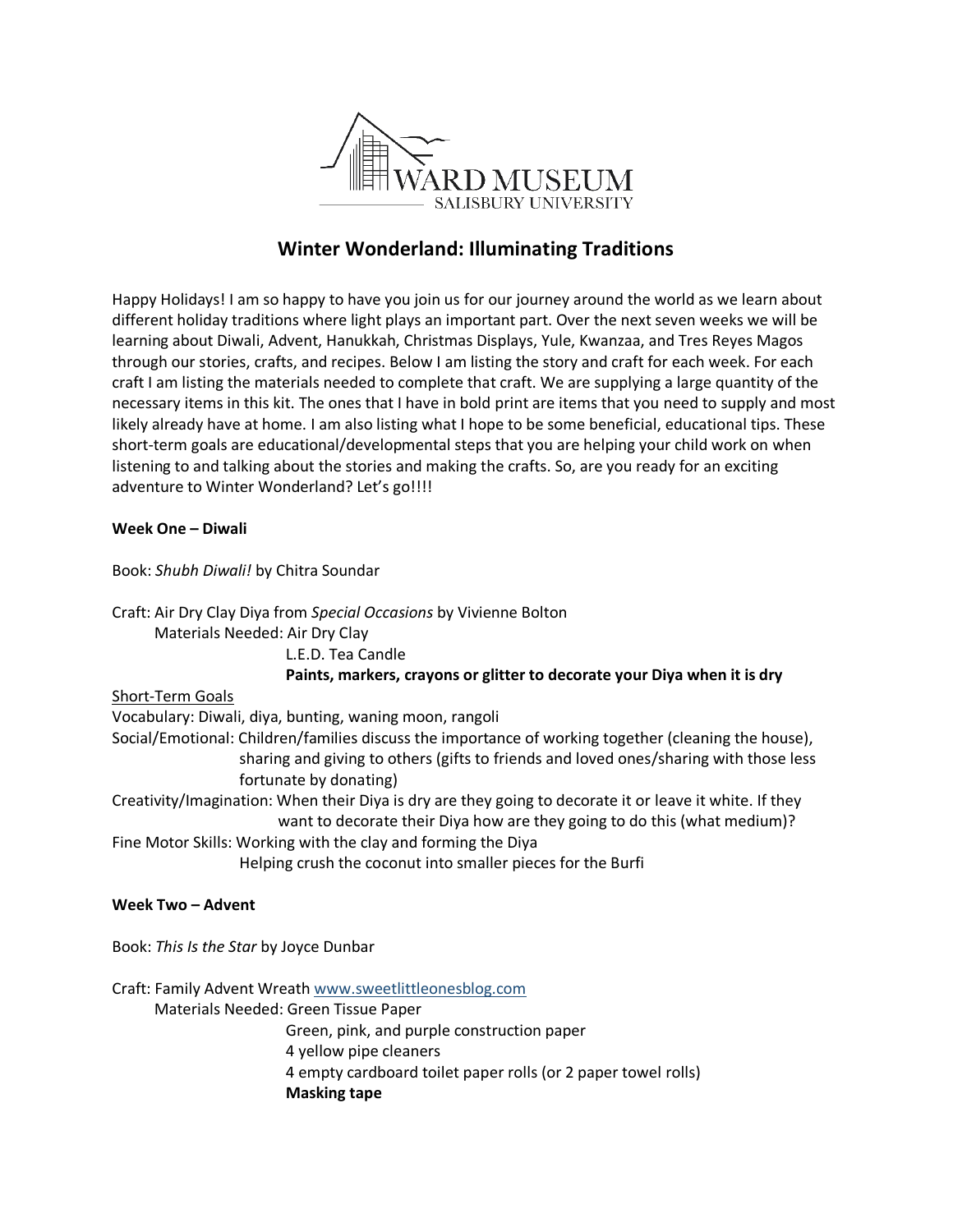# **Scissors Glue Stapler (optional)**

## Short-Term Goals

Vocabulary: Advent, shepherd, trudging, inn, stable, ox, myrrh, frankincense, manger Social/Emotional: Children/families will discuss the differences in travel then & now. How would they feel about going places on a donkey instead of a car. Some people still travel by donkey.

Fine Motor Skills: Crumbling/shaping the tissue paper into leaves Gluing the tissue onto the wreath Shaping the biscotti cookies

## **Week Three – Hanukkah**

Book: *Grandma's Latkes* by Malka Drucker

Craft: Menorah adapted from [www.makeitgrateful.com](http://www.makeitgrateful.com/) and [https://simpleplayideas.com](https://simpleplayideas.com/)

 Materials Needed: 2 paper plates 9 clothes pins Cardstock candle flames **Scissors Crayons for flames Paint, crayons or markers for candles Glue**

# Short-Term Goals

Vocabulary: Hanukkah, menorah, latke, pantry Social/Emotional: Children/families discuss determination/faith can help you reach goals Creativity/Imagination: How will you decorate your candles? Fine Motor Skills: Grasping while coloring the flames Practice cutting skills with the candle flames

## **Week Four – Christmas Displays**

Book: *Twinkle, Twinkle, Little Star* interpreted by Julia Noonan

Craft: Straw, bead, and pipe-cleaner Star [www.powerfulmothering.com/10-star-crafts-for-kids](http://www.powerfulmothering.com/10-star-crafts-for-kids) Materials Needed: 12 pieces of plastic straw 12 beads 1 pipe cleaner

# Short-Term Goals

Vocabulary: blazing

Social/Emotional: Children/families discuss the traditions like leaving cookies out for Santa Science: Children/families discuss how stars can help "light up" the night sky, how some people use stars as a directional tool

Fine Motor Skills: Stringing the beads and straws onto the pipe cleaner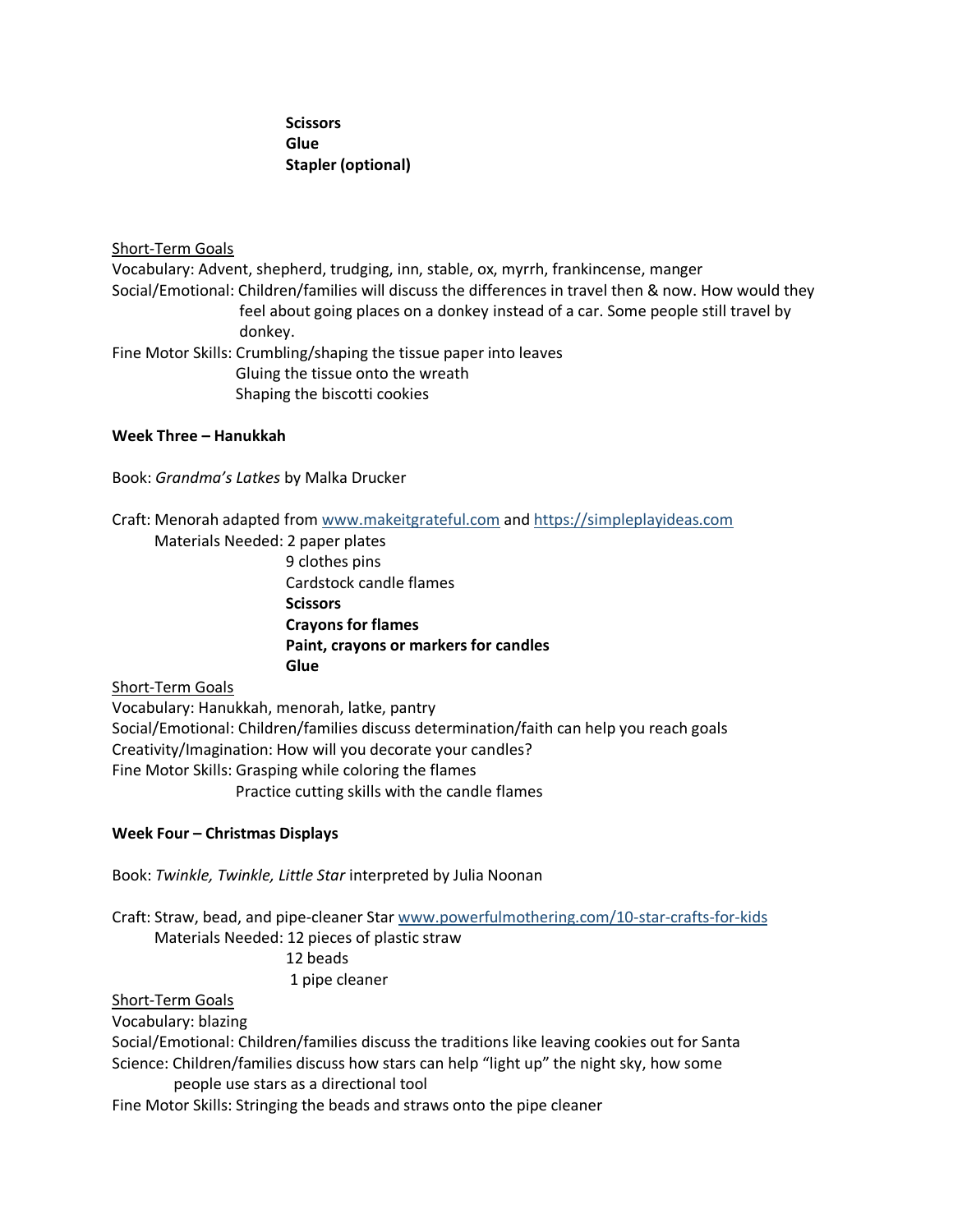Rolling the cookies in the cinnamon sugar mixture

Sequencing: Use the A B A B A B pattern when stringing – bead, straw, bead, straw, bead, straw

# **Week Five – Yule**

Book: *Rupert's Tales The Wheel of the Year, Sambain, Yule, Imbolc, Ostara* by Kyrja

# Craft: Decorated Wooden Log Slice Ornament Materials Needed: Wooden Log Slice

#### **Paint or markers**

Short-Term Goals

Vocabulary: Yule, Solstice, log, mistletoe, garland, tent Science: Children/families discuss that the Solstice is the shortest day of the year and how days will soon be getting longer. Why does this happen? Creativity/Imagination: How will you decorate your wood log slice ornament? What item from nature will you use on the ornament?

# **Week Six – Kwanzaa**

Book: *Together for Kwanzaa* by Juwanda G. Ford

Craft: Egg carton Kinara<https://familyfuncrafts.com/egg-carton-kinara>

Materials Needed: Egg carton

 7 popsicle sticks Cardstock candle flames **Crayons for the candle flames Scissors Glue Paint, markers, or crayons for the candles**

Short-Term Goals

Vocabulary: Kwanzaa, kinara, heritage, zawadi Social/Emotional: Children/families will discuss the different principles of Kwanzaa; unity, self-determination, working together, cooperative economics, purpose, and creativity Fine Motor Skills: Coloring the candle flames and decorating the candles Cutting out the flames

## **Week Seven – Tres Reyes Magos (Epiphany)**

Book: *Hurray For Three King's Day* and *Vivan los Reyes Magos!* By Lori Marie Carlson

Craft: Star of Bethlehem [www.modernmami.com/latino-latina-culture/three-kings-day-craft](http://www.modernmami.com/latino-latina-culture/three-kings-day-craft)

 Materials Needed: 11" x 17" white cardstock Camel picture 5 popsicle sticks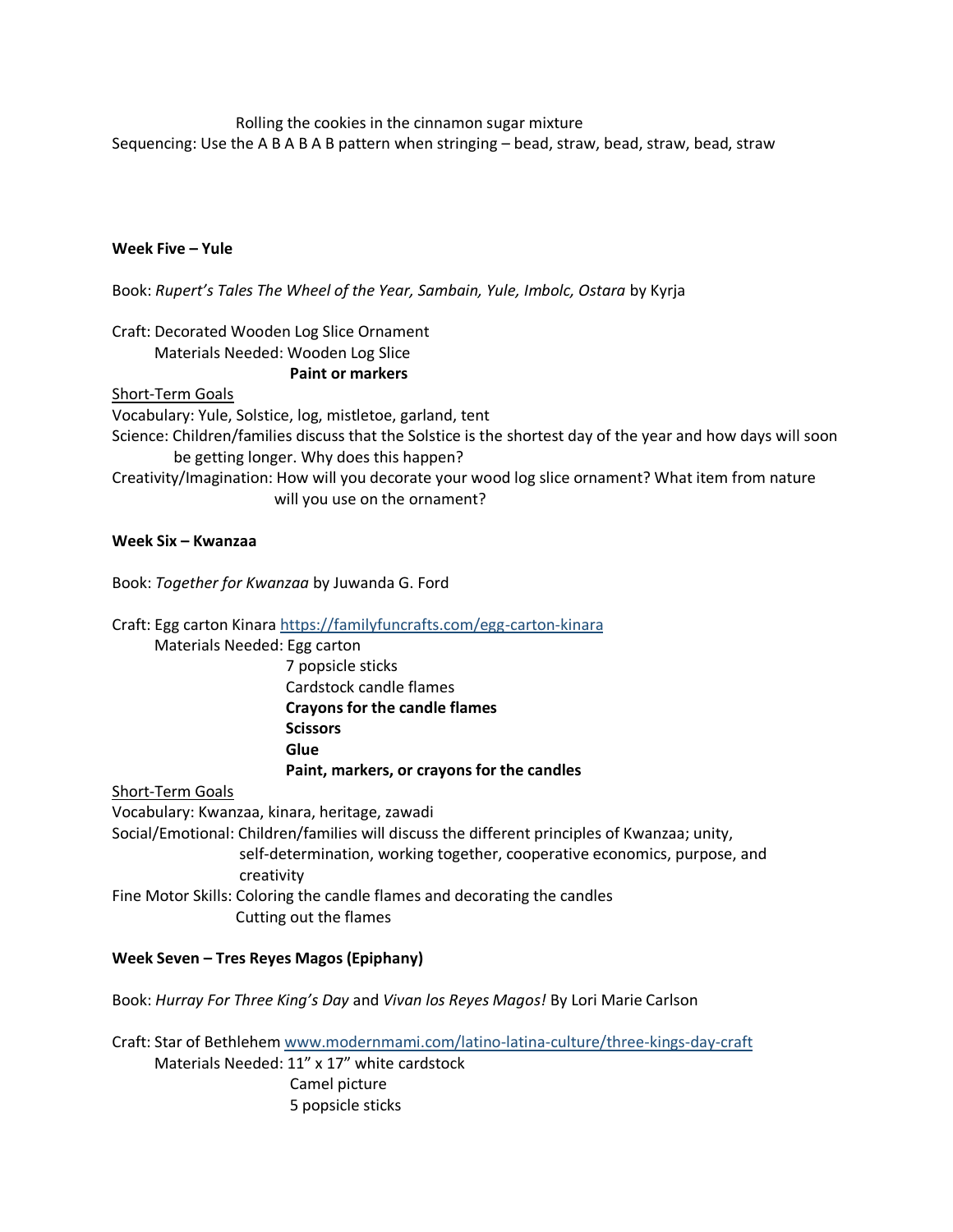**Crayons Scissors Glue Yellow paint – optional** 

Short-Term-Goals Vocabulary/Science: Desert, camel Social/Emotional: Children/families will discuss how the children in the story dress up like the Three Kings with their gifts. How you ever seen a parade? Do you dress up and pretend to be different people? Creativity/Imagination: How will you decorate your desert picture? Fine Motor Skills: Coloring and cutting out the camel Coloring or painting the Star

# **Thank you to our supporting partners and sponsors:**

Maryland Traditions, Maryland Heritage Areas Authority, Community Foundations of the Eastern Shore, the Susan K. Black Foundation, Salisbury University, and Chesapeake Utilities.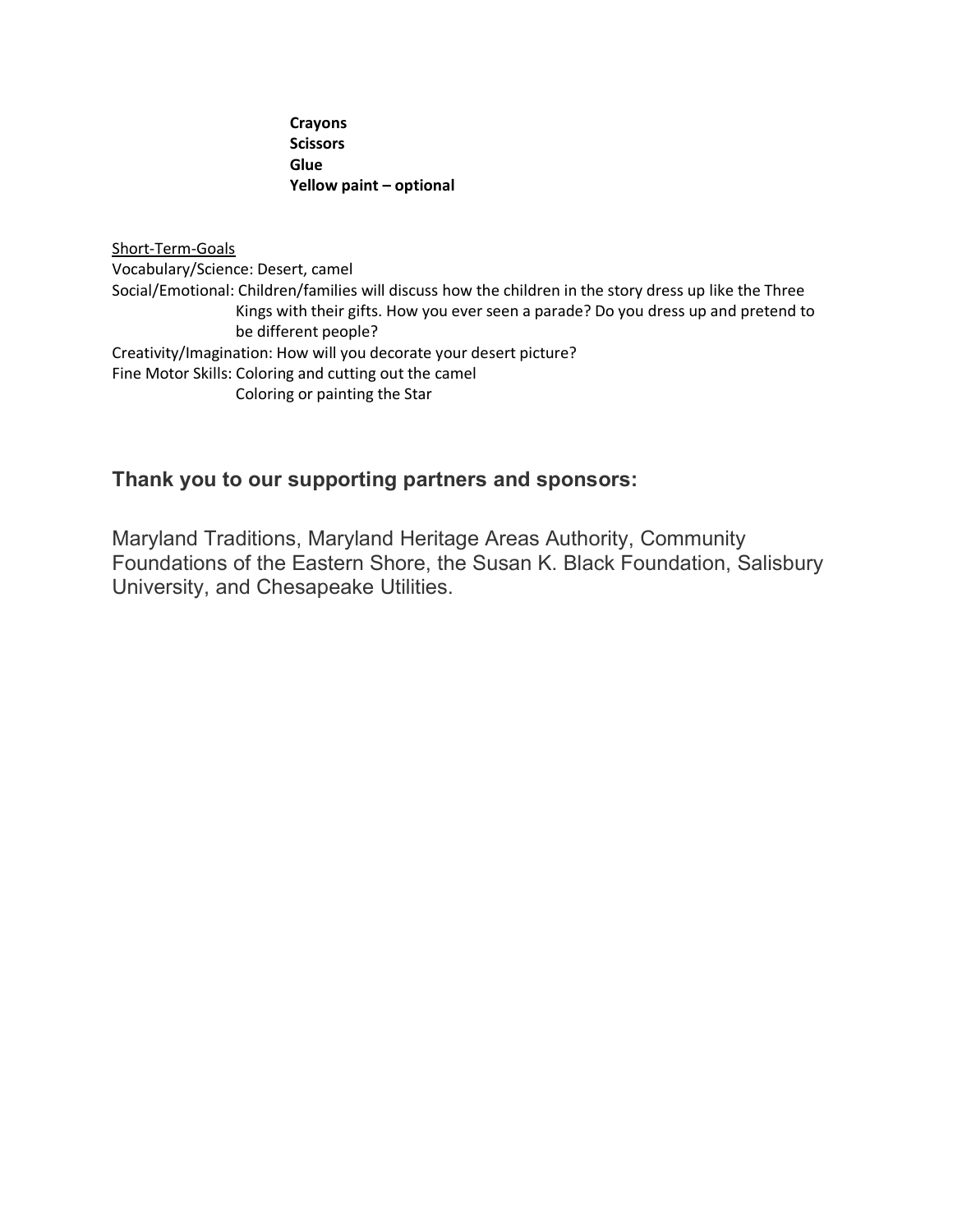#### **Diwali Coconut Burfi** from [www.indianhealthyrecipes.com](http://www.indianhealthyrecipes.com/)

#### Recipe 2 - Ingredients

| 1 % cup desiccated coconut (fine)          | $\frac{1}{2}$ cup milk   |
|--------------------------------------------|--------------------------|
| $\frac{1}{2}$ cup & 2 tbsp. condensed milk | 1/8 tsp. ground cardamom |
| % cup cashews                              |                          |

- Grease a pan  $(8'' \times 8'' \times 2'')$
- Heat a pan with 1 tbsp, of ghee and fry cashews until golden. Remove to a plate to cool. Chop.
- In a pan add coconut, condensed milk, and milk.
- Mix and cook on medium heat until the entire mixture turns thick and sticky.
- Add cardamom powder and mix. Transfer to the greased pan.
- Press down with a spatula and sprinkle with nuts.
- Refrigerate for an hour. Cut into squares and enjoy.
- Note Website suggests beginners to read the step by step photo instructions.
- Tip I found it difficult to locate desiccated coconut. You can make your own by using regular coconut. I followed the recipe on [www.fauziaskitchenfun.com.](http://www.fauziaskitchenfun.com/)

| Advent      |                           | Italian Biscotti Cookies from www.epicpew.com |  |
|-------------|---------------------------|-----------------------------------------------|--|
|             | <b>Traditional Cookie</b> | Ingredients                                   |  |
|             | 1/2 cup butter, softened  | 2 tsp. baking powder                          |  |
| 2 eggs      |                           | $\frac{1}{2}$ cup milk                        |  |
| 1 cup sugar |                           | 3 cups flour                                  |  |

¼ tsp. salt

- Cream the butter, sugar and eggs together (should be light yellow). Add salt, baking powder and vanilla and mix.
- Add flour a little at a time till a ball forms
- Refrigerate for 15 minutes so it hardens a little
- Take a walnut size of dough and roll into a crescent or any other shape as desired.
- Put on lightly greased baking sheet (or parchment paper) and bake at 350 degrees for 15 minutes. Bottom of cookie should be light brown, top should be a very light tan (don't overcook).

## **Frosting**

| 1 cup powdered sugar        | $1 - 1$ % tsp. vanilla          |
|-----------------------------|---------------------------------|
| $2 - 3$ tbsp. melted butter | tbsp of milk – amount will vary |

- Mix powder sugar, butter and vanilla. Slowly add milk until frosting is a thick running consistency
- Add food coloring to go with holiday if desired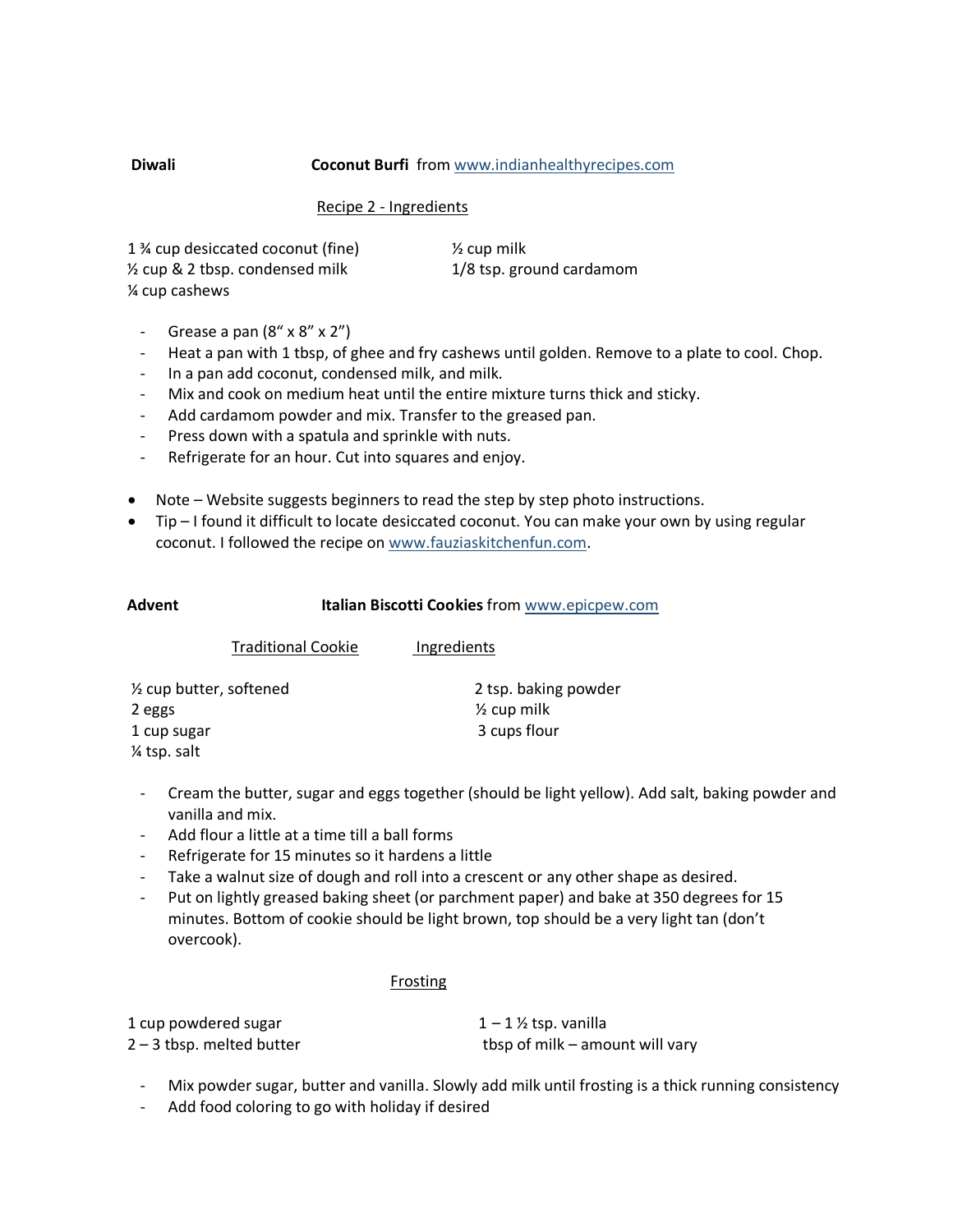- Frost cookies right out of the oven, placing them face down and pulling them up through the frosting
- Frosting will dry shiny

| <b>Gluten Free Cookie</b>       | Ingredients                       |
|---------------------------------|-----------------------------------|
| 1/2 cup butter, softened        | $\frac{1}{2}$ tsp. vanilla powder |
| 2 eggs                          | 1 tsp. cinnamon                   |
| 1 cup sugar or sucanut          | 1/8 cup milk or soymilk           |
| 2 tsp. non-gluten baking powder | % tsp. Xanthan Gum                |
| 1/4 tsp. salt                   | 3 cups non-gluten flour mix blend |

- Cream butter, eggs, and sugar
- Add baking powder, salt, vanilla powder, cinnamon, milk, and Xanthan Gum
- Add flour a little at a time until it forms into a ball
- Take a walnut size of dough and roll into a crescent or any other desired shape
- Put on a lightly greased baking sheet (or parchment paper) and bake at 350 degrees for 13-15 minutes
- Frost using the frosting and steps above (if you are making both recipes, make sure you don't dip the gluten free cookies in the same frosting as the traditional cookies).
- Makes about 4 dozen

**Hanukkah Grandma's Latkes** from the book by Malka Drucker

 (From the book) This is Grandma's recipe, which calls for grating the potatoes by hand. You can follow her old-fashioned way or grate the potatoes in a food processor.

#### **Ingredients**

| 3 large potatoes | 1 tsp. salt                       |
|------------------|-----------------------------------|
| 1 small onion    | pinch of pepper                   |
| 2 beaten eggs    | 1/ <sub>2</sub> cup vegetable oil |
| 2 tbsp. flour    |                                   |

- Wash the potatoes very well, but don't peel them.
- Grate them coarsely into a bowl. Grate in the onion.
- Add the beaten eggs, flour, salt, and pepper.
- Let the mixture sit for 10 minutes to thicken.
- Pour off the excess liquid.
- Heat the vegetable oil for 1 minute in a frying pan, then drop tablespoonfuls of the mixture into the pan.
- When the pancakes are brown on the edges, turn and fry them until the other sides are crispy.
- Drain on paper towels.
- Eat them with sour cream and applesauce.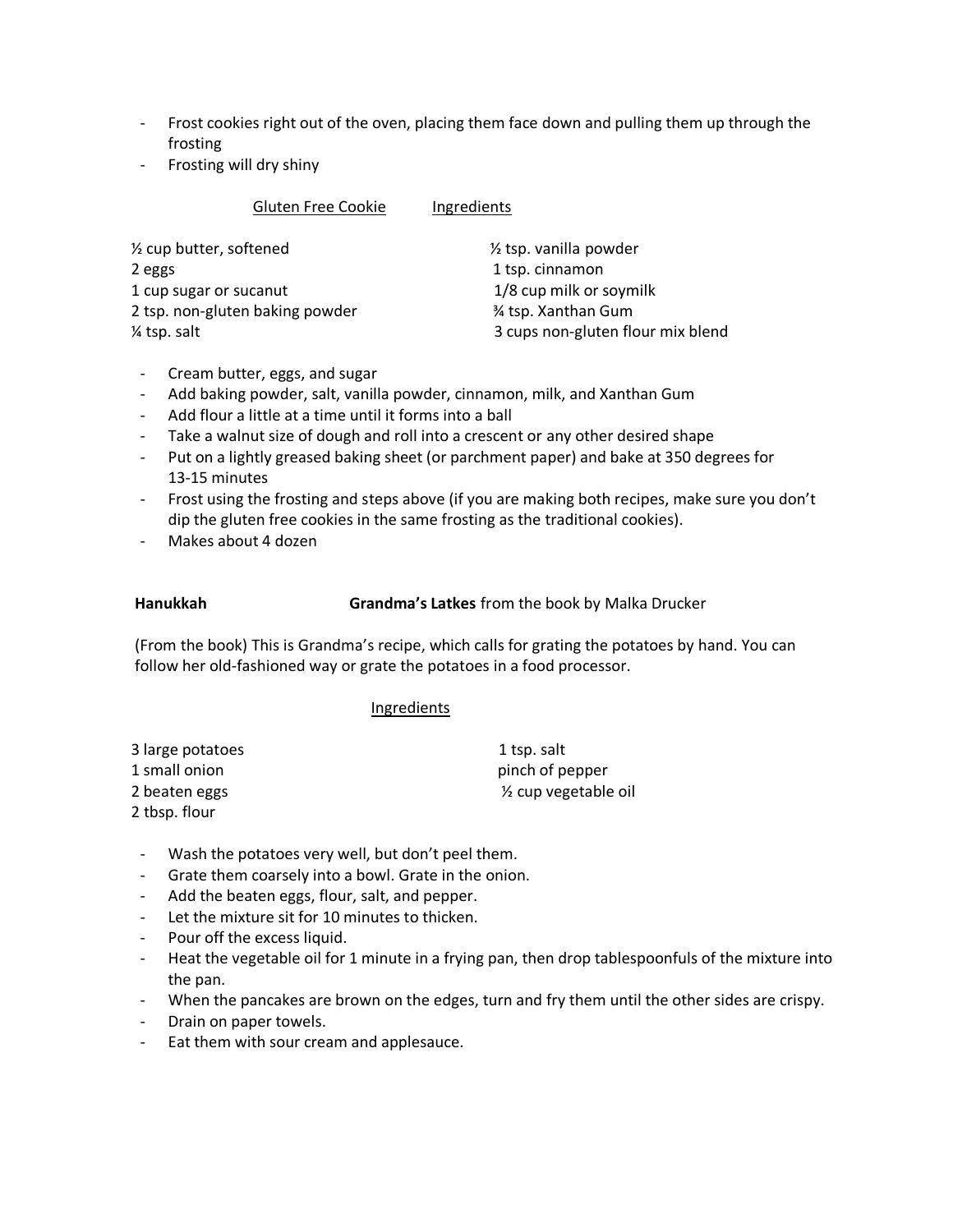**Secular – Light Displays Snickerdoodles** from [www.modernhoney.com](http://www.modernhoney.com/)

#### Cookie Ingredients

| 1 cup unsalted butter, softened | 2 % cups flour                             |
|---------------------------------|--------------------------------------------|
| 1 1/2 cups sugar                | 1 1/ <sub>2</sub> teaspoon Cream of Tartar |
| 2 large eggs                    | 1/ <sub>2</sub> teaspoon baking soda       |
| 2 teaspoons vanilla             | 1 teaspoon salt                            |
| <b>Cinnamon Sugar Mixture</b>   |                                            |

¼ cup sugar 1 ½ tablespoon cinnamon

- Preheat oven to 350 degrees
- In a large mixing bowl cream butter and sugar for 4-5 minutes until light and fluffy. Scrape the sides of the bowl and add the eggs and vanilla. Cream for 1-2 minutes longer.
- Stir in the flour, cream of tartar, baking soda, and salt just until combined.
- In a small bowl, stir together the cinnamon and sugar.
- Cover the dough and refrigerate for 20-30 minutes. Roll into small balls until round and smooth. Drop into the cinnamon sugar mixture and coat well. Using a spoon, coat for a second time, ensuring the cookie balls are completely covered. \*To make flatter snickerdoodles, press down in the center of the ball before placing in the oven. This helps them to keep from puffing up in the middle.
- Place on a parchment paper-lined baking sheet. Bake for 9-11 minutes. Let cool for several minutes on baking sheet before removing from the pan.
- Makes 36 cookies

## **Yule Easy Chocolate Yule Log Cake** fro[m www.lifeloveandsugar.com](http://www.lifeloveandsugar.com/)

## Cake Ingredients

| <b>%</b> cup flour                  | 3⁄4 cup sugar          |
|-------------------------------------|------------------------|
| 1/3 cup Hersey's Special Dark Cocoa | 5 tbsp sour cream      |
| 1 tsp. baking powder                | 1/4 cup butter, melted |
| $\frac{1}{2}$ tsp. salt             | 1 tsp. vanilla extract |
| 4 large eggs, divided               |                        |

- Preheat the oven to 350 degrees. Line a 17" x 12" jelly roll sheet pan with parchment paper. Make sure that the parchment paper sticks up at least 1" above the sides of the pan on all sides. You'll use the parchment paper later to lift the cake out of the pan and roll it up.
- Whisk the flour, cocoa, baking powder, and salt together in a medium bowl.
- In a large bowl, combine the egg yolks and sugar and whisk together until well combined.
- Add the sour cream, melted butter, and vanilla extract and whisk together until well combined.
- Add the dry ingredients and gently whisk together until well combined.
- Add the egg whites to a large mixing bowl and whip at high speed until stiff peaks form.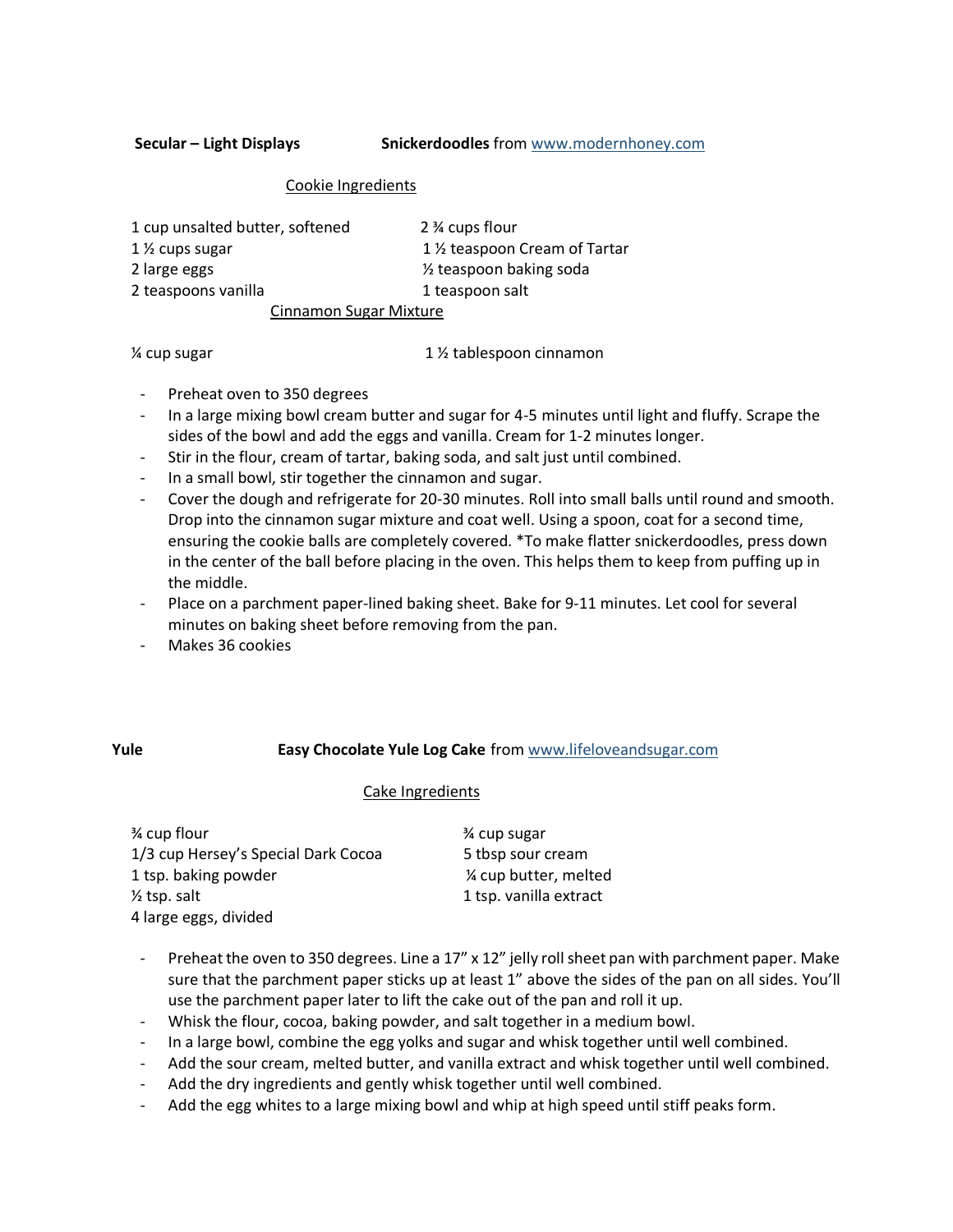- Gently fold about 1/3 of the whipped egg whites into the chocolate mixture to loosen up the batter.
- Add the remaining egg whites and gently fold together until well combined.
- Spread the cake batter evenly into the prepared pan and bake for  $10 12$  minutes, or until the top of the cake springs back when touched and a toothpick inserted comes out clean.
- Remove the cake from the oven and immediately lift the cake out of the pan using the parchment paper and place it on the counter.
- While the cake is hot, use the parchment paper the cake was baked in and start at the shorter end of the cake to slowly roll the cake up. Set the cake aside to cool completely.
- When the cake is cooled and is ready to be filled, make the filling.

## Mascarpone Whipped Cream Filling

| 1 % cup heavy whipping cream, cold | 1/8 tsp. salt                               |
|------------------------------------|---------------------------------------------|
| <sup>3</sup> ⁄4 cup powdered sugar | 8 oz. mascarpone cheese, softened but still |
| 1 tsp. vanilla extract             | chilled                                     |

- Add the heavy whipping cream, powdered sugar, vanilla extract, and salt to a large mixer bowl and whip on high speed until soft peaks form.
- Add the mascarpone cheese to the whipped cream and whip until stiff peak forms. It will happen fairly quickly.
- Unroll the cake roll very carefully, looking out for areas where it may be sticking to release it. You can use an offset spatula or something similar and run it along the parchment paper as you unroll the cake to help release it as it unrolls.
- Spread the filling evenly onto the unrolled cake, then roll it back up without the parchment paper.
- Wrap it up in plastic wrap with the seam side down and refrigerate for at least an hour to firm up.
- When you are ready to decorate the cake make the chocolate ganache.

## Chocolate Ganache

8 oz. semi sweet chocolate chips 1 cup heavy whipping cream 1 Tbsp. butter

- Put the chocolate chips, butter and cream into a microwave safe bowl.
- Microwave for 1 minute.
- Whisk together until chocolate has melted and mix is smooth. It will be rather runny.
- Refrigerate for 1 hour.
- Using a hand mixer, beat the ganache until lightened in color and spreadable.
- To decorate the cake, use a large, serrated knife to gently cut off a piece of the log about 3" in length. Make the cut with a slight diagonal.
- Use some of the ganache to attach the smaller log to the side of the larger log.
- Spread the remaining ganache all over the cake, then use a fork to create bark-like lines all over it.
- Refrigerate until ready to serve.